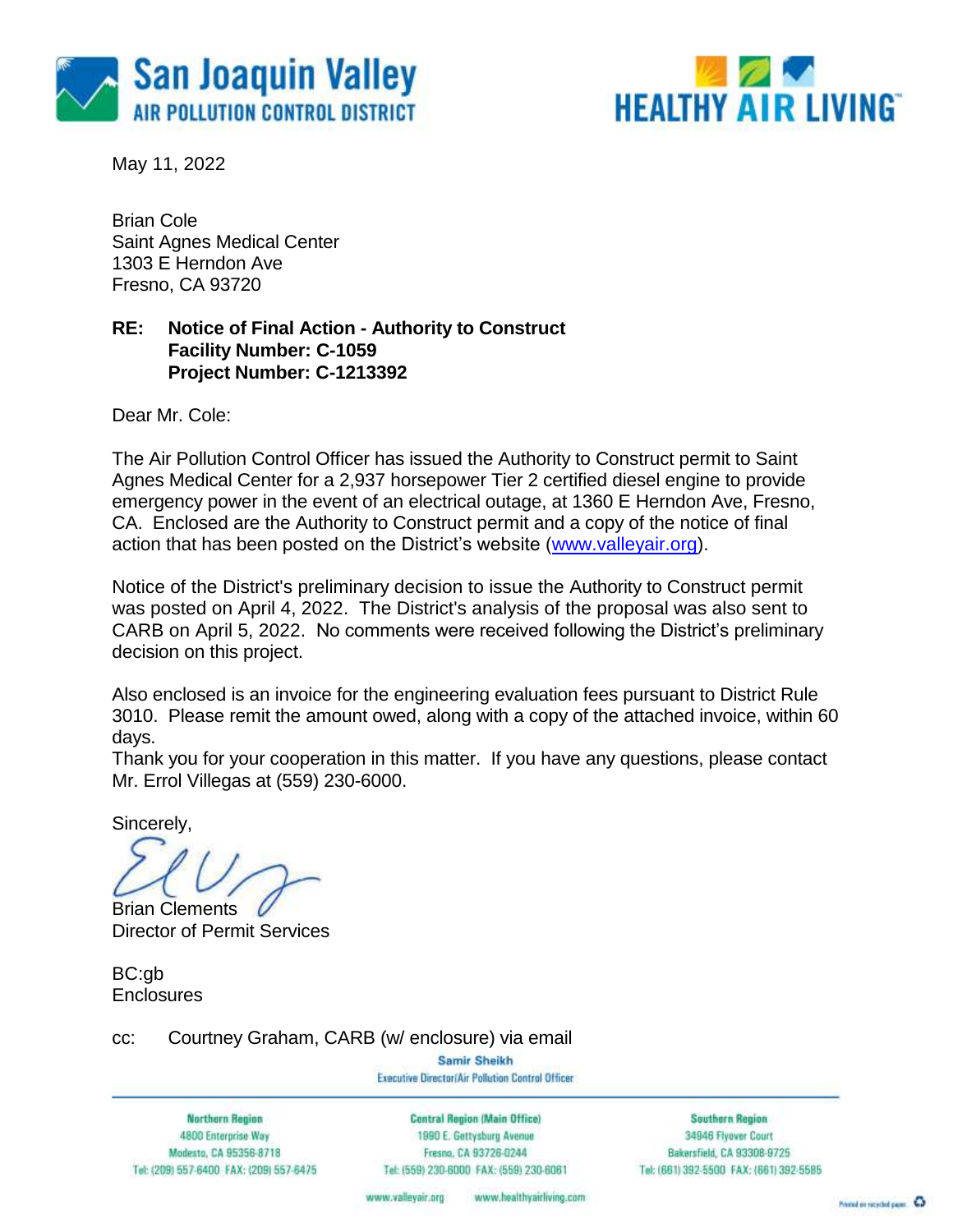



# **AUTHORITY TO CONSTRUCT**

**PERMIT NO:** C-1059-28-0 **ISSUANCE DATE:** 05/05/2022

**LEGAL OWNER OR OPERATOR:** SAINT AGNES MEDICAL CENTER **MAILING ADDRESS:** 1303 E HERNDON AVE FRESNO, CA 93720

**LOCATION:** 1360 E HERNDON AVE FRESNO, CA 93720

#### **EQUIPMENT DESCRIPTION:**

2,937 BHP (INTERMITTENT) CATERPILLAR MODEL 3516 TIER 2 CERTIFIED DIESEL-FIRED EMERGENCY STANDBY IC ENGINE POWERING AN ELECTRICAL GENERATOR

## **CONDITIONS**

- 1. No air contaminant shall be released into the atmosphere which causes a public nuisance. [District Rule 4102]
- 2. No air contaminant shall be discharged into the atmosphere for a period or periods aggregating more than three minutes in any one hour which is as dark as, or darker than, Ringelmann 1 or 20% opacity. [District Rule 4101]
- 3. Particulate matter emissions shall not exceed 0.1 grains/dscf in concentration. [District Rule 4201]
- 4. The exhaust stack shall vent vertically upward. The vertical exhaust flow shall not be impeded by a rain cap (flapper ok), roof overhang, or any other obstruction. [District Rule 4102]
- 5. This engine shall be equipped with a non-resettable hour meter with a minimum display capability of 9,999 hours, unless the District determines that a non-resettable hour meter with a different minimum display capability is appropriate in consideration of the historical use of the engine and the owner or operator's compliance history. [District Rule 4702 and 17 CCR 93115]
- 6. Only CARB certified diesel fuel containing not more than 0.0015% sulfur by weight is to be used. [District Rules 2201 and 4801, and 17 CCR 93115]
- 7. Combined annual NOx emissions from all permitted emergency backup engines powering electrical generators at this facility shall not exceed 7,232 lb-NOx/year. [District Rule 2201]
- 8. Emissions from this IC engine shall not exceed any of the following limits: 3.78 g-NOx/bhp-hr, 0.67 g-CO/bhp-hr, or 0.19 g-VOC/bhp-hr. [District Rule 2201 and 17 CCR 93115]

#### CONDITIONS CONTINUE ON NEXT PAGE

**YOU MUST NOTIFY THE DISTRICT COMPLIANCE DIVISION AT (559) 230-5950 WHEN CONSTRUCTION IS COMPLETED AND PRIOR TO OPERATING THE EQUIPMENT OR MODIFICATIONS AUTHORIZED BY THIS AUTHORITY TO CONSTRUCT.** This is NOT a PERMIT TO OPERATE. Approval or denial of a PERMIT TO OPERATE will be made after an inspection to verify that the equipment has been constructed in accordance with the approved plans, specifications and conditions of this Authority to Construct, and to determine if the equipment can be operated in compliance with all Rules and Regulations of the San Joaquin Valley Unified Air Pollution Control District. Unless construction has commenced pursuant to Rule 2050, this Authority to Construct shall expire and application shall be cancelled two years from the date of issuance. The applicant is responsible for complying with all laws, ordinances and regulations of all other governmental agencies which may pertain to the above equipment.

Samir Sheikh, Executive Director / APCO

 $U(U \mid f)$ 

Brian Clements, Director of Permit Services C-1059-28-0 : May 5 2022 5:01PM -- BRARG : Joint Inspection NOT Required

Central Regional Office • 1990 E. Gettysburg Ave. • Fresno, CA 93726 • (559) 230-5900 • Fax (559) 230-6061